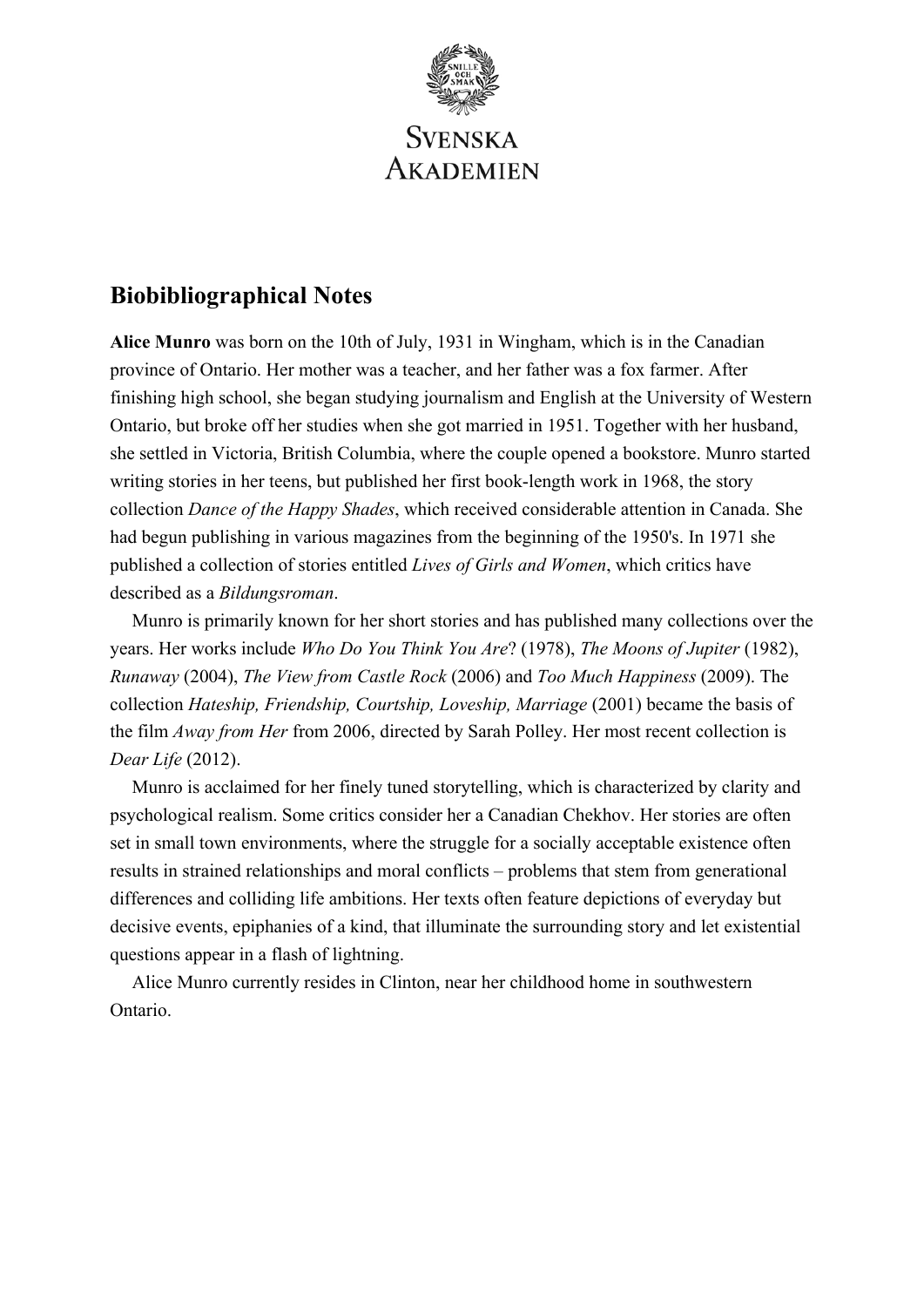#### **Major works in English**

*Dance of the Happy Shades and Other Stories*. – Toronto : Ryerson, 1968

*Lives of Girls and Women*. – Toronto : McGraw-Hill Ryerson, 1971

*Something I've Been Meaning to Tell You* : *Thirteen Stories*. – Toronto : McGraw-Hill Ryerson, 1974

*Who Do You Think You Are?* : *Stories*. – Toronto : Macmillan of Canada, 1978. – Note: also published as *The Beggar Maid* : *Stories of Flo and Rose*. – New York : Knopf, 1979

*The Moons of Jupiter* : *Stories*. – Toronto : Macmillan of Canada, 1982

*The Progress of Love*. – Toronto : McClelland and Stewart, 1986

*Friend of My Youth* : *Stories*. – Toronto : McClelland and Stewart, 1990

*Open Secrets* : *Stories*. – Toronto : McClelland and Stewart, 1994

*The Love of a Good Woman* : *Stories*. – Toronto : McClelland and Stewart, 1998

*Queenie* : *A Story*. – London : Profile Books/London Review of Books, 1999

*Hateship, Friendship, Courtship, Loveship, Marriage* : *Stories*. – Toronto : McClelland and Stewart, 2001

*Runaway* : *Stories*. – Toronto : McClelland and Stewart, 2004

*The View from Castle Rock* : *Stories*. – Toronto : McClelland and Stewart, 2006

*Away from Her*. – New York : Vintage, 2007. – Note: contains the short story "The Bear Came Over The Mountain" which was later made into the motion picture *Away from her* 

*Too Much Happiness* : *Stories*. – Toronto : McClelland and Stewart, 2009

*Dear Life* : *Stories*. – Toronto : McClelland and Stewart, 2012

### **Collected short stories**

*Selected Stories*. – Toronto : McClelland and Stewart, 1996

*No Love Lost*. – Toronto : McClelland and Stewart, 2003

*Vintage Munro*. – New York : Vintage, 2004

*Carried Away* : *A Selection of Stories*. – New York : Knopf, 2006

*Alice Munro's Best* : *Selected Stories*. – Toronto : McClelland and Stewart, 2008

*New Selected Stories*. – London : Chatto & Windus, 2011

## **Works in French**

*Pour-qui te prendstu?* : *roman* / traduit de l'anglais par Colette Tonge. – Montréal : Québec/Amérique, 1981. – Traduction de : Who Do You Think You Are?

*Les lunes de Jupiter* : *nouvelles* / traduit de l'anglais par Colette Tonge. – Paris : Albin Michel, 1989. – Traduction de : The Moons of Jupiter

*Miles city, Montana* / traduit de l'anglais par Florence Petry et Jean-Pierre Ricard. – Paris : Deuxtemps Tierce, 1991. – Traduction de : The Progress of Love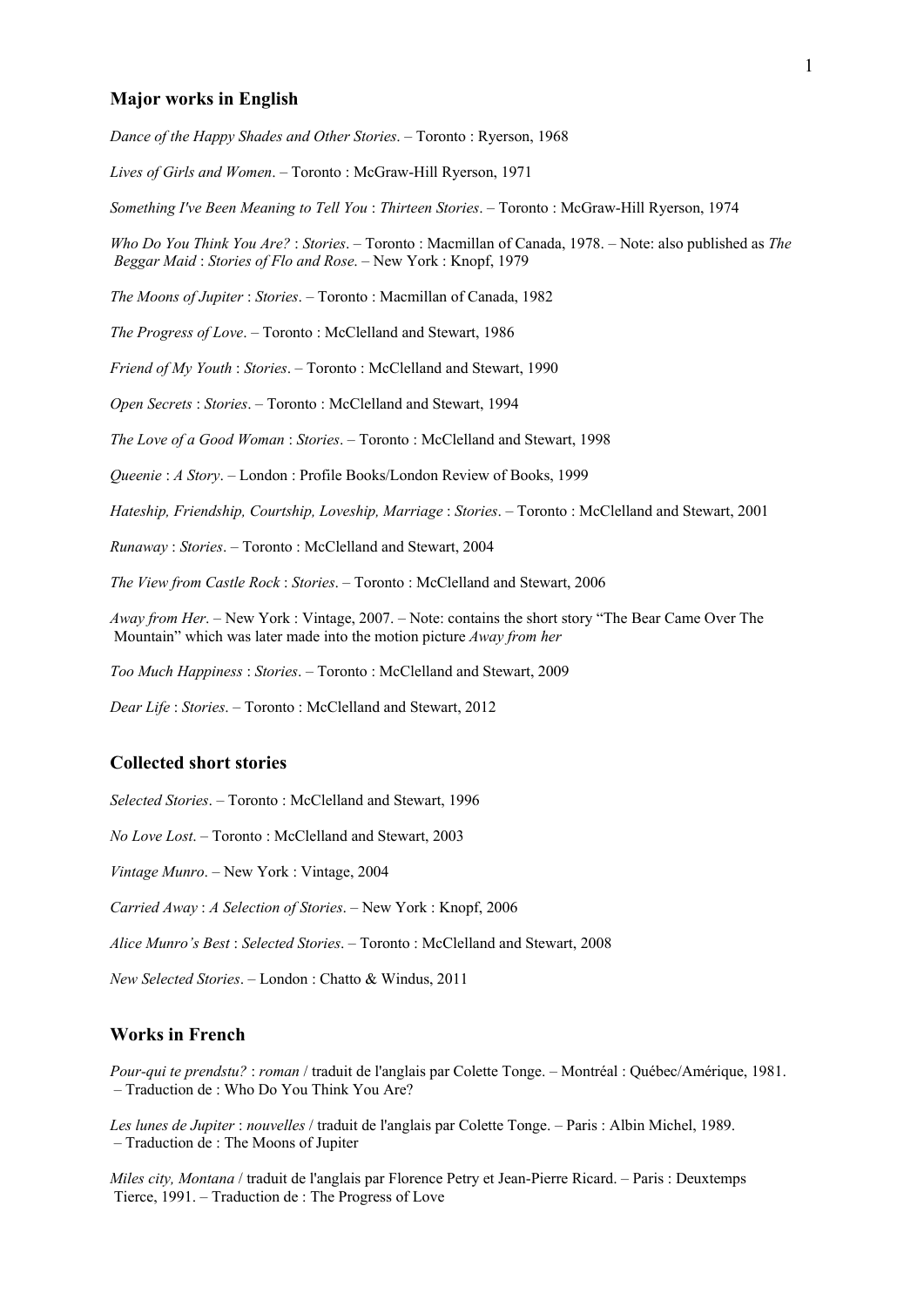*Amie de ma jeunesse* : *nouvelles* / traduit de l'anglais par Marie-Odile Fortier-Masek. – Paris : Albin Michel, 1992. – Traduction de : Friend of my Youth

*Secrets de Polichinelle* : *nouvelles* / traduit de l'anglais (Canada) par Céline Schwaller-Balaÿ. – Paris : Rivages, 1995. – Traduction de : Open Secrets

*L'amour d'une honnête femme* : *nouvelles* / traduit de l'anglais (Canada) par Geneviève Doze. – Paris : Payot et Rivages, 2001. – Traduction de : The Love of a Good Woman

*La danse des ombres heureuses* : *nouvelles*/ traduit de l'anglais (Canada) par Geneviève Doze. – Paris : Payot et Rivages, 2002

*Un demi-pamplemousse* : *nouvelles* / traduit de l'anglais (Canada) par Michèle Causse. – Paris : Payot & Rivages, 2002

*Un peu, beaucoup, pas du tout* / traduit de l'anglais (Canada) par Geneviève Doze. – Paris : Payot et Rivages, 2004. – Traduction de : Hateship, Friendship, Courtship, Loveship, Marriage

*Loin d'elle* / traduit de l'anglais (Canada) par Geneviève Doze. – Paris : Payot & Rivages, 2007

*Fugitives* / traduit de l'anglais (Canada) par Jacqueline Huet et Jean-Pierre Carasso. – Paris : Olivier. 2008. – Traduction de : Runaway

*Du côté de Castle Rock* / traduit de l'anglais (Canada) par Jacqueline Huet et Jean-Pierre Carasso. – Paris : Olivier, 2009. – Traduction de : The View from Castle Rock

*Trop de bonheur* / traduit de l'anglais (Canada) par Jacqueline Huet et Jean-Pierre Carasso. – Paris : Olivier. 2013. – Traduction de : Too Much Happiness

# **Works in Swedish**

*Tiggarflickan* / översättning av Karin Benecke. – Stockholm : Norstedt, 1984. – Orig:s titel: The Beggar Maid

*Jupiters månar* : *noveller* / översättning av Karin Benecke. – Stockholm : Norstedt, 1985. – Orig:s titel: The Moons of Jupiter

*Kärlekens vägar* : *noveller* / översättning av Karin Benecke. – Stockholm : Norstedt, 1991. – Orig:s titel: The Progress of Love

*Äpplen eller apelsiner* : *noveller* / översättning av Karin Benecke. – Stockholm : Norstedt, 1993. – Orig:s titel: Friend of my Youth

*Kärlek, vänskap, hat* : *noveller* / översättning av Rose-Marie Nielsen. – Stockholm : Wahlström & Widstrand, 2003. – Orig:s titel: Hateship, Friendship, Courtship, Loveship, Marriage

*Nära hem* / översättning: Karin Benecke. – Stockholm : Atlas, 2009. – Urval ur: Progress of Love; Moons of Jupiter; Friend of my Youth

*För mycket lycka* / översättning: Rose-Marie Nielsen. – Stockholm : Atlas, 2010. – Orig:s titel: Too Much Happiness

*Brinnande livet* / översättning: Rose-Marie Nielsen. – Stockholm : Atlas, 2013. – Orig:s titel: Dear life

*Tiggarflickan* / översättning : Karin Benecke. – Ny utg. – Stockholm : Atlas, 2013. – Orig:s titel: The Beggar Maid

### **Works in Spanish**

*Las lunas de Júpiter* / traducción de Esperanza Pérez Moreno. – Barcelona : Versal, 1990. – Título original: The Moons of Jupiter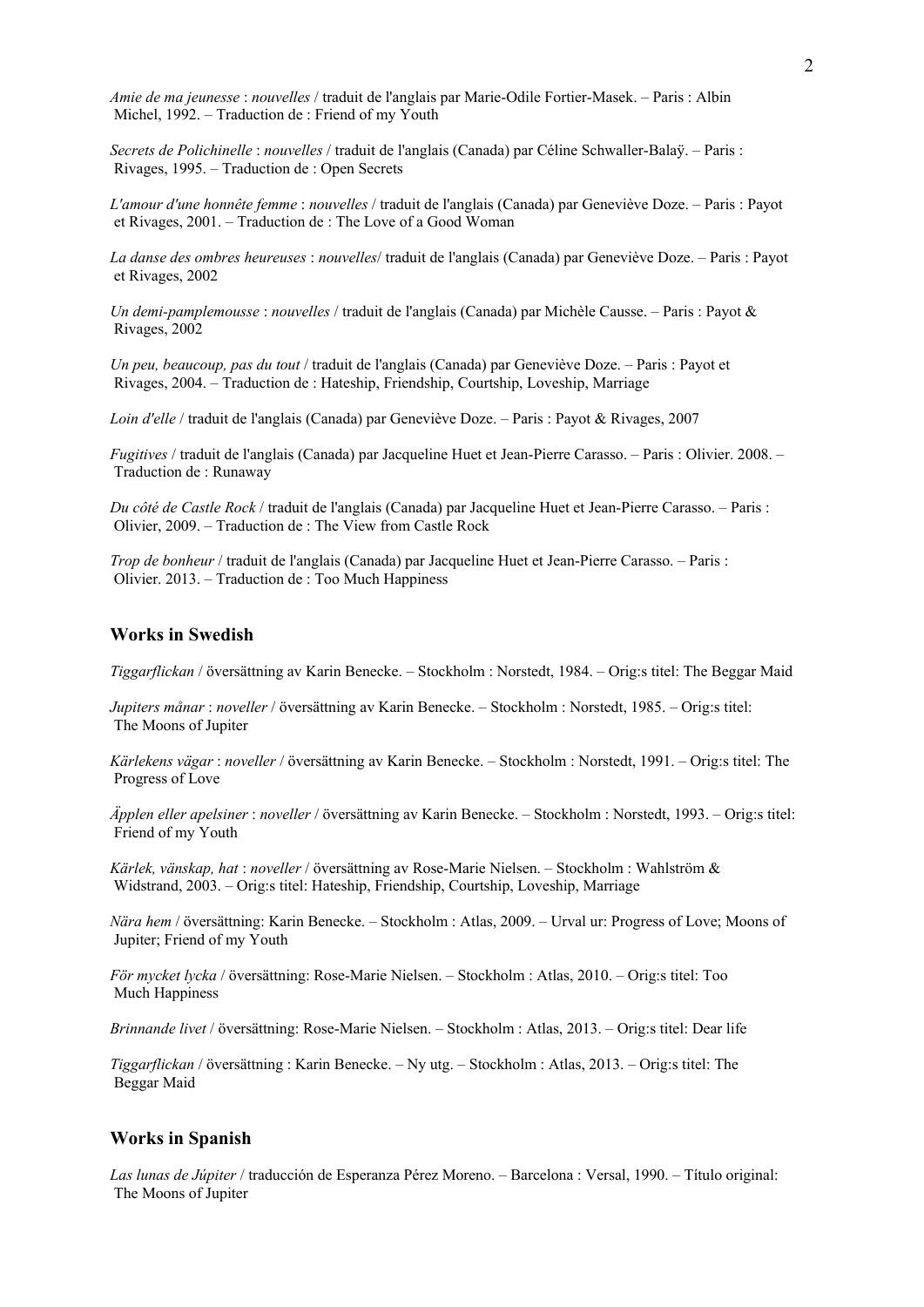*El progreso del amor* / versión castellana de Flora Casas. – Madrid : Debate, 1990. – Título original: The Progress of Love

*Amistad de juventud* / traducción de Esperanza Pérez Moreno. – Barcelona : Versal, 1991. – Título original: Friend of My Youth

*Secretos a voces* / versión castellana de Flora Casas. – Madrid : Debate, 1996. – Título original: Open Secrets

*El amor de una mujer generosa* : relatos / traducción de Javier Alfaya Bula, José Hamad, Javier Alfaya McShane. – Madrid : Siglo XXI de España, 2002. – Título original: The Love of a Good Woman

*Odio, amistad, noviazgo, amor, matrimonio* / traducción de Marcelo Cohen. – Barcelona : RBA, 2003. – Título original: Hateship, Friendship, Courtship, Loveship, Marriage

*Escapada* / traducción de Carmen Aguilar. – Barcelona : RBA, 2005. – Título original: Runaway

*La vista desde Castle Rock* / traducción de Isabel Ferrer y Carlos Milla. – Barcelona : RBA, 2008. – Título original: The View from Castle Rock

*Demasiada felicidad* / traducción de Flora Casas. – Barcelona : Lumen, 2010. – Título original: Too Much Happiness

*La vida de las mujeres* / traducción de Aurora Echevarría. – Barcelona : Lumen, 2011. – Título original: Lives of Girls and Women

*Mi vida querida* / traducción de Eugenia Vázquez Nacarino. – Barcelona : Lumen, 2013. – Título original: Dear Life

# **Works in German**

*Das Bettlermädchen* : *Geschichten von Flo und Rose* / Aus dem Amerikan. übers. von Hildegard Petry. – Stuttgart : Klett-Cotta, 1981. – Originaltitel: Who Do You Think You Are?

*Kleine Aussichten* : *ein Roman von Mädchen und Frauen* / Aus dem Amerikan. übers. von Hildegard Petry. – Stuttgart : Klett-Cotta, 1983. – Originaltitel: Lives of Girls and Women

*Die Jupitermonde* : *Erzählungen* / Aus dem Amerikan. übers. von Manfred Ohl und Hans Sartorius. – Stuttgart : Klett-Cotta, 1986. – Originaltitel: The Moons of Jupiter

*Der Mond über der Eisbahn* : *Liebesgeschichten* / Aus dem Amerikan. übers. von Helga Huisgen. – Stuttgart : Klett-Cotta, 1989. – Originaltitel: The Progress of Love

*Glaubst du, es war Liebe?* : *Erzählungen* / Aus dem Engl. übers. von Karen Nölle-Fischer. – Stuttgart : Klett-Cotta, 1991. – Originaltitel: Friend of my Youth

*Offene Geheimnisse* : *Erzählungen* / Aus dem Engl. von Karen Nölle-Fischer. – Stuttgart : Klett-Cotta, 1996. – Originaltitel: Open Secrets

*Die Liebe einer Frau* : *drei Erzählungen und ein kurzer Roman* / Aus dem Engl. von Heidi Zerning. – Frankfurt am Main : S. Fischer, 2000. – Originaltitel: The Love of a Good Woman

*Der Traum meiner Mutter* : *Erzählungen* / Aus dem Engl. von Heidi Zerning. – Frankfurt am Main : S. Fischer, 2002

*Himmel und Hölle* : *neun Erzählungen* / Aus dem Engl. von Heidi Zerning. – Frankfurt am Main : S. Fischer, 2004. – Originaltitel: Hateship, Friendship, Courtship, Loveship, Marriage

*Tricks* : *acht Erzählungen* / Aus dem Engl. von Heidi Zerning. – Frankfurt am Main : S. Fischer, 2006. – Originaltitel: Runaway

*Wozu wollen Sie das wissen?* : *elf Erzählungen* / Aus dem Engl. von Heidi Zerning. – Frankfurt am Main : S. Fischer, 2008. – Originaltitel: The View from Castle Rock